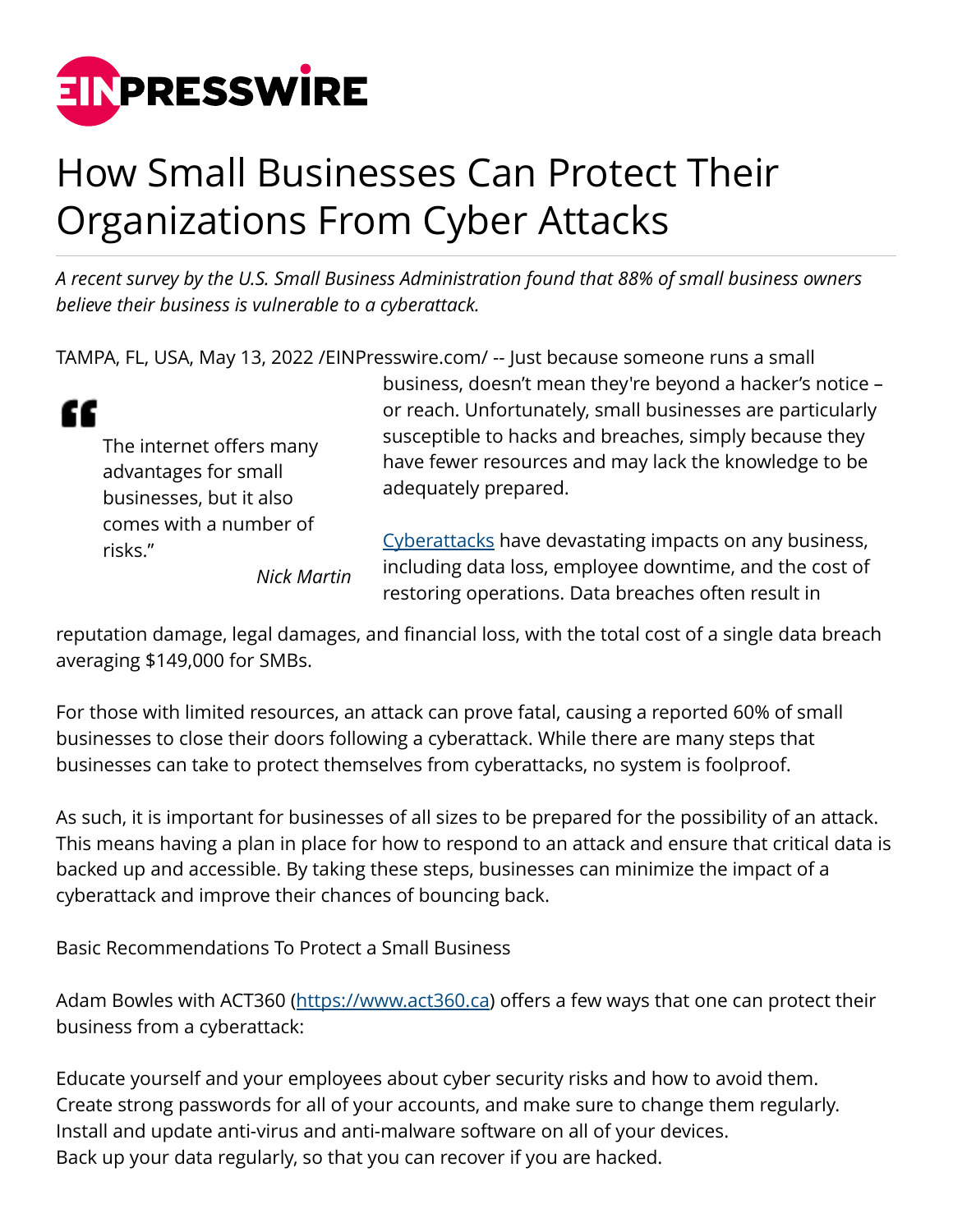Be careful about what information you share online, and only share it with trusted sources. By taking these precautions, you can help to protect your business from a costly and damaging cyber attack.

Do Small Businesses Need To Invest In [Cybersecurity](https://www.velocityit.net/business/cyber-security-services-in-dallas/)?

A recent survey by the U.S. Small Business Administration found that 88% of small business owners believe their business is vulnerable to a cyberattack. This is a significant increase from the 67% who said the same in 2014. The survey also found that 43% of small businesses have experienced a cyberattack in the past year and that the majority of attacks resulted in data loss and downtime.

These findings highlight the need for all businesses, no matter their size, to take cybersecurity seriously. Unfortunately, many small businesses lack the resources to invest in robust cybersecurity measures. This puts them at a distinct disadvantage when compared to larger businesses, which are often better equipped to repel attacks.

As attacks become more common and more sophisticated, it is essential that small businesses find ways to protect themselves. Dawn Bouch with TUC Technologies [\(https://trytuc.com/](https://trytuc.com/)) shares, "while most people think of large businesses when they think of cybersecurity, small businesses are just as vulnerable, if not more so."

Small businesses are prime targets for cybercriminals who can easily exploit vulnerabilities because they often fail to have the resources to invest in proper security measures.

This is why it's important for the public to be aware of the risks faced by small businesses and the steps that can be taken to protect them.

Cybercrime Has Surpassed Physical Burglaries

According to a recent report, the theft of digital information has now surpassed that of physical burglary. This is a startling statistic, and it highlights the growing threat that businesses face from cybercrime.

Nick Martin with Mainstreet IT Solutions [\(https://www.mainstreetITsolutions.com\)](https://www.mainstreetITsolutions.com) says "The internet offers many advantages for small businesses, but it also comes with a number of risks. Whether you use cloud computing, email, or simply have a website, you are vulnerable to attack. Cybercriminals are constantly developing new ways to exploit businesses, and the threats are constantly evolving. As a result, it is essential to be vigilant and take steps to protect your business from this growing threat."

Are Small Businesses Really At Risk?